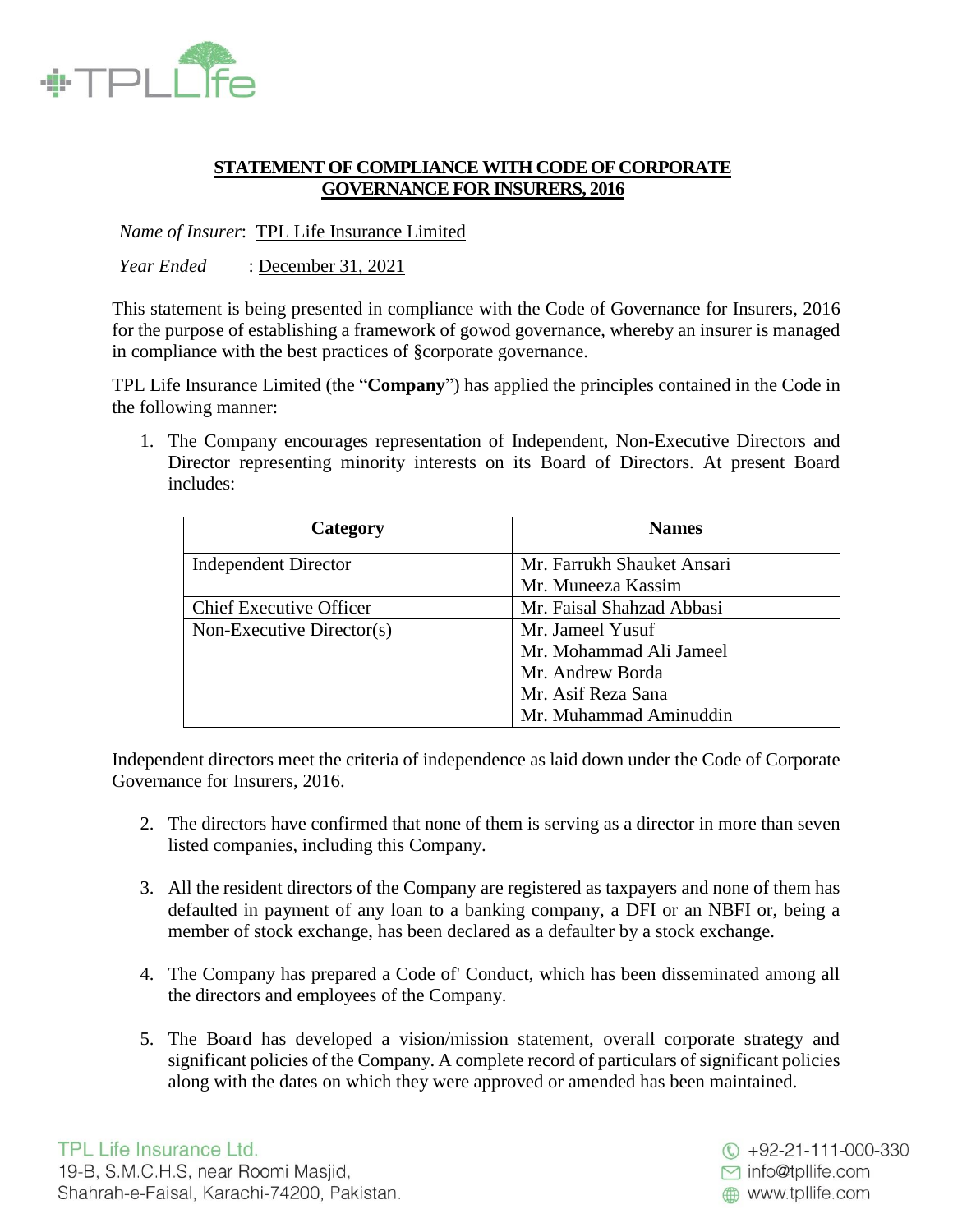

- 6. All powers of the Board have been duly exercised and decisions on material transactions, including appointment and determination of remuneration and terms and conditions of employment of the Chief Executive Officer, other executive directors and the key officers, have been taken by the Board.
- 7. The meetings of the Board were presided over the Chairman and, in his absence, by a director elected by the Board for this purpose and the Board met at least once in every quarter. Written notices of the Board meetings, along with agenda and working papers, were circulated at least seven (7) days before the meeting. The minutes of the meeting were appropriately recorded and circulated.
- 8. The Board has established a system of sound internal control, which is effectively implemented at all levels within the Company. The Company has adopted and complied with all the necessary aspects of internal controls given in the Code.
- 9. The Board had arranged Orientation for its directors to apprise them of their duties and responsibilities.
- 10.During the year, there were changes in the position of the Compliance Officer and the Head of Internal Audit.
- 11.The Directors' Report for this year has been prepared in compliance with the requirements of the Code of Corporate Governance for Insurers, 2016 and fully describes the salient matters required to be disclosed.
- 12.The financial statements of the Company were duly endorsed by Chief' Executive Officer and Chief Financial Officer before approval of the Board.
- 13.The Directors, Chief Executive Officer and other executives do not hold any interest in the shares of the Company other than disclosed in the pattern of shareholding.
- 14.The Company has complied with all the corporate and financial reporting requirements of the Code of Corporate Governance for insurers, 2016.
- 15.The Board has formed the following Management Committees:

| Underwriting & Reinsurance & Co-Insurance Committee: |                 |
|------------------------------------------------------|-----------------|
| <b>Name of the Member</b>                            | <b>Category</b> |
| Mr. Muhammad Ali Jameel                              | Chairman        |

 $\textcircled{ }$  +92-21-111-000-330 ◘ info@tpllife.com www.tpllife.com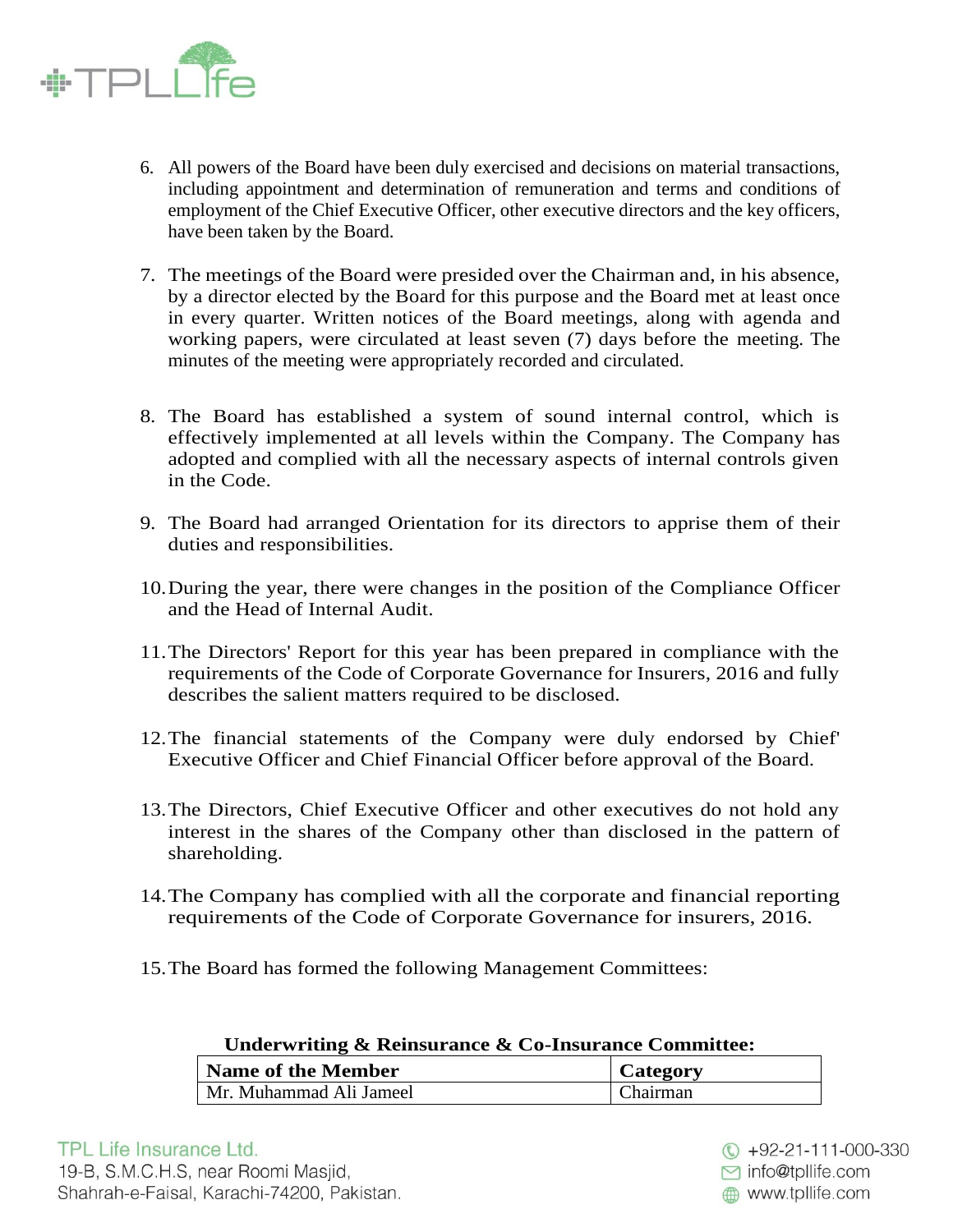

| Mr. Faisal Abbasi | Member    |
|-------------------|-----------|
| Ms. Adnan Riaz    | Secretary |

# **Claim Settlement Committee:**

| Name of the Member   | <b>Category</b> |
|----------------------|-----------------|
| Mr. Faisal Abbasi    | Chairman        |
| Mr. Asif Reza Sana   | Member          |
| Mr. Hashim Sadiq Ali | Member          |
| Mr. Shah Zaman       | Secretary       |

### **Risk Management & Compliance Committee:**

| <b>Name of the Member</b> | Category  |
|---------------------------|-----------|
| Mr. Andrew Borda          | Chairman  |
| Mr. Faisal Abbasi         | Member    |
| Mr. Hashim Sadiq Ali      | Member    |
| Mr. Kamran Rafique Shaikh | Member    |
| Ms. Falak Sher Haider     | Secretary |

**16.** The Board has formed the following Board Committees:

#### **Ethics, Human Resource, Remuneration and Nomination Committee**

| <b>Name of the Member</b>  | Category  |
|----------------------------|-----------|
| Mr. Farrukh Shauket Ansari | Chairman  |
| Mr. Muneeza Kassim         | Member    |
| Mr. Andrew Borda           | Member    |
| Mr. Asif Reza Sana         | Member    |
| Mr. Nadir Nawaz            | Secretary |

### **Investment Committee:**

| <b>Name of the Member</b> | Category  |
|---------------------------|-----------|
| Mr. Faisal Abbasi         | Chairman  |
| Mr. Ali Jameel            | Member    |
| Mr. Andrew Borda          | Member    |
| Mr. Hashim Sadiq Ali      | Member    |
| Mr. Shujat Siddiqui       | Member    |
| Mr. Falak Sher Haider     | Secretary |

 $\circledR$  +92-21-111-000-330 □ info@tpllife.com www.tpllife.com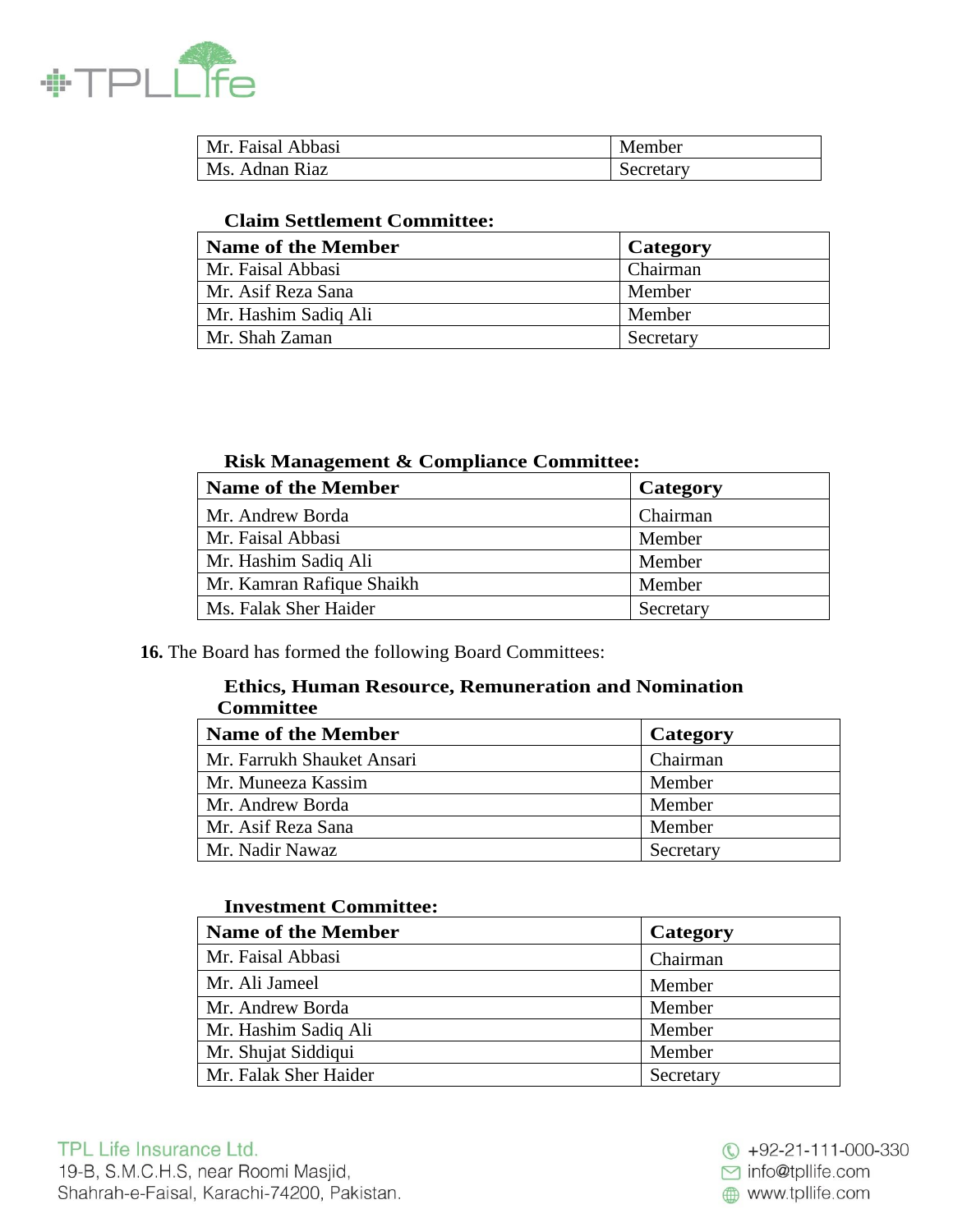

17. The Board has formed an Audit Committee. It comprises of three members, of whom one is an independent director and others are non-executive directors. The chairman of the Committee is an Independent and non-executive director. The composition of the Audit Committee is as follows:

|  | <b>Audit Committee:</b> |
|--|-------------------------|
|--|-------------------------|

| Name of the Member         | Category  |
|----------------------------|-----------|
| Mr. Farrukh Shauket Ansari | Chairman  |
| Mr. Muhammad Ali Jameel    | Member    |
| Mr. Muneeza Kassim         | Member    |
| Mr. Muhammad Asif          | Secretary |

- 18. Meetings of the committees were held during the year as required. All committees were formed as per the requirements of Code of Corporate Governance for Insurer, 2016 and the terms of references of the Committees have been formed and advised to the Committees for compliance.
- 19. The Board has set up an effective internal audit function / who are considered suitably qualified and experienced for the purpose and are conversant with the policies and procedures of the Company and they are involved in the internal audit function on a regular basis.
- 20. The Chief Executive Officer, Chief Financial Officer, Compliance Officer and the Head of Internal Audit possess such qualification and experience as is required under the Code of Corporate Governance for Insurers, 2016. The Appointed Actuary of the Company also meets the conditions as laid down in the said Code. Moreover, the persons heading the underwriting, claim, reinsurance, risk management and grievances departments possess qualification and experience of direct relevance to their respective functions, as required under section 12 of the Insurance Ordinance. 2000 (Ordinance No. XXXIX of 2000):

| <b>Name of Person</b>        | <b>Designation</b>                             |
|------------------------------|------------------------------------------------|
| Mr. Faisal Abbasi            | <b>Chief Executive Officer</b>                 |
| Mr. Hashim Sadiq Ali         | <b>Chief Financial Officer</b>                 |
| Mr. Kamran Rafique Shaikh    | Compliance Officer                             |
| Mr. Falak Sher Haider Soomro | <b>Head Actuarial Services and Reinsurance</b> |
| Mr. Danish Qazi              | <b>Company Secretary</b>                       |
| Mr. Muhammad Asif            | <b>Chief Internal Auditor</b>                  |
| Mr. Shah Zaman               | Head of Operations and Claims Dept.            |
| Mr. Shah Zaman               | Head of Grievances Dept.                       |

21. The statutory auditors of the Company have been appointed from the panel of auditors approved by the Commission in terms of section 48 of the Insurance Ordinance, 2000 (Ordinance No. XXXIX of 2000). The statutory auditors have confirmed that they have

◘ info@tpllife.com

www.tpllife.com